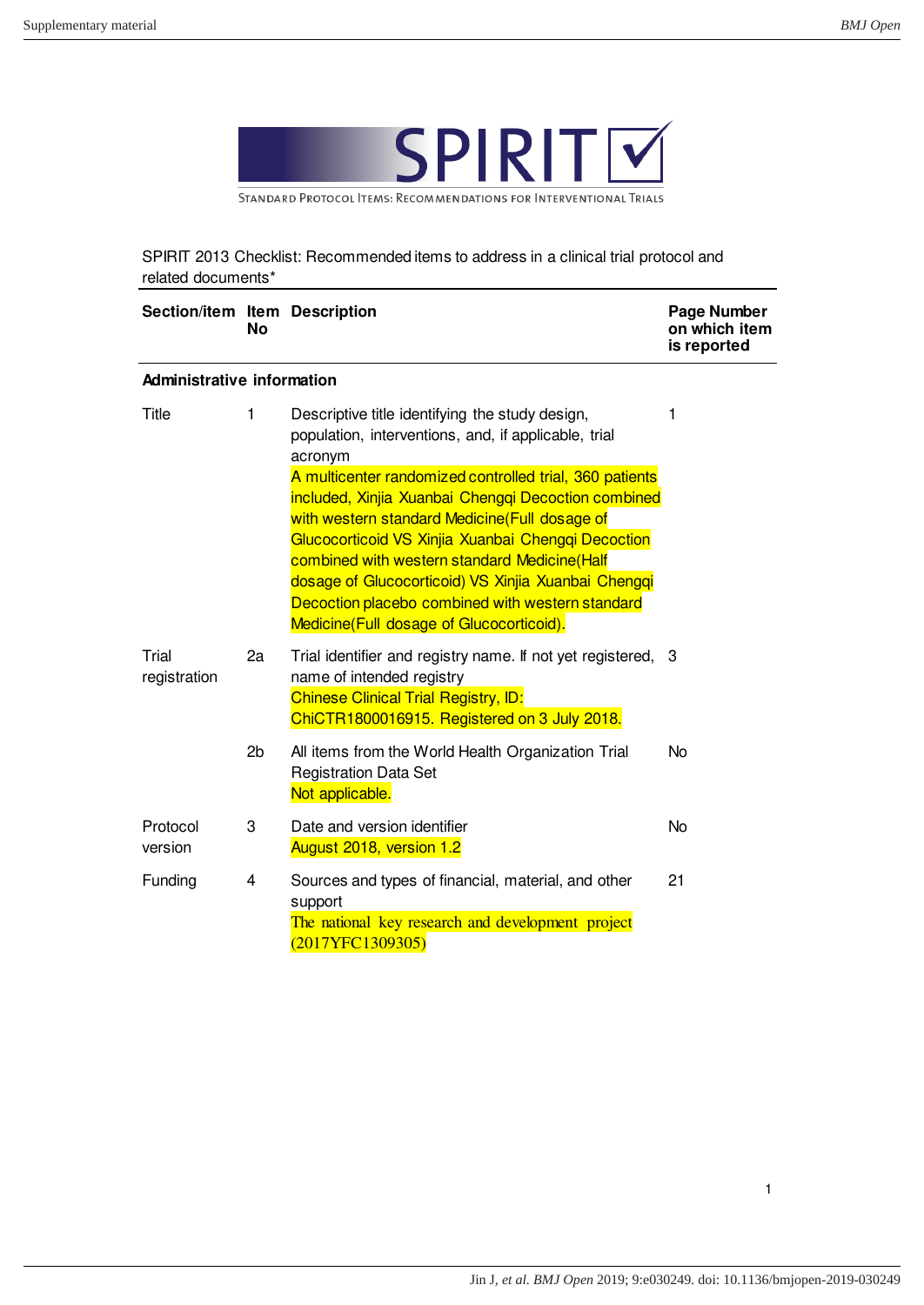Roles and responsibilitie s

5a Names, affiliations, and roles of protocol contributors Jin Jin is from Beijing University of Chinese Medicine, Zhang Hong-chun and Li De-min are from Department of TCM Pulmonary Diseases, Center of Respiratory Medicine, China-Japan Friendship Hospital, Jing Yue is from Wangjing Hospital of China Academy of Chinese Medical Sciences, Sun Zeng-tao is from Tianjin University of Traditional Chinese Medicine, Feng Ji-hong is from Affiliated Hospital of Tianjin University of TCM, Zhang Hong and Zhang Yan are from Department of Innovation and Transformation, National Center for Traditional Chinese Medicine, State Administration of Traditional Chinese Medicine of the People's Republic of China,Cui Tian-hong and Lei Xiang are from Beijing Qihuang Medicine Clinical Research Center. JJ and ZHC are co-first author of this manuscript, contributing equally to the design, conduct the trials and draft the manuscript. All authors participated in the design of the study and performed the trial. ZH, ZY, CTH and LX supervised and coordinated the clinical trial. JJ, LDM, JY, ZJ, CQJ and LER are responsible for recruiting the participants. SZT and FJH are participated in statistical design. All authors read and approved the final manuscript. 1,21

- 5b Name and contact information for the trial sponsor Zhang Hong-chun, Department of TCM Pulmonary Diseases, Center of Respiratory Medicine, China-Japan Friendship Hospital, Ying Huayuan East Street, Chaoyang District, Beijing 100029, China. Fax: 0086-10-8463-3656;Email: 13701226664@139.com
- 5c Role of study sponsor and funders, if any, in study design; collection, management, analysis, and interpretation of data; writing of the report; and the decision to submit the report for publication, including whether they will have ultimate authority over any of these activities ZHC supervised and coordinated the clinical trial, conceived of the study and revised the manuscript critically for important intellectual content.

21

1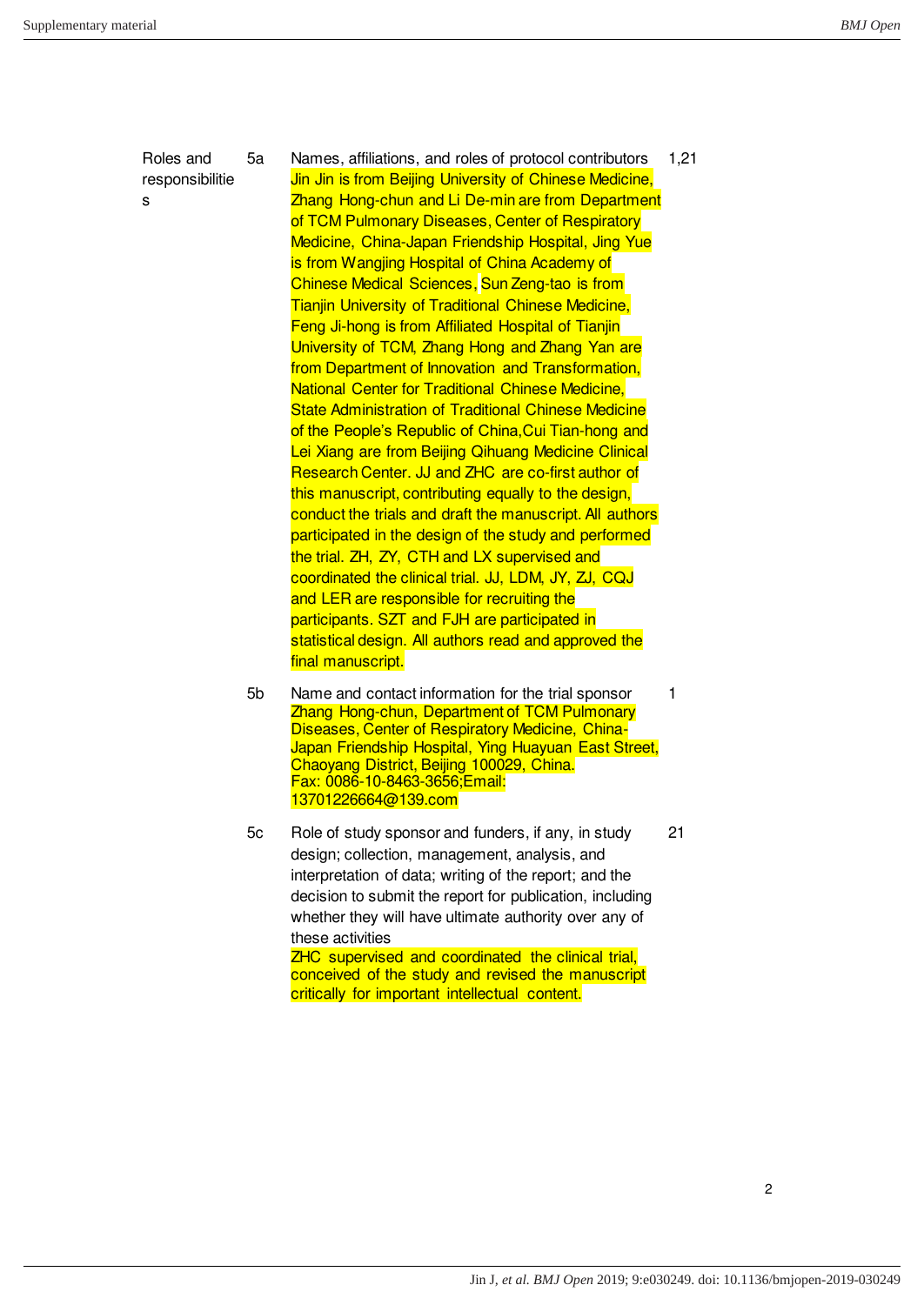| <b>Introduction</b>         | 5d | Composition, roles, and responsibilities of the<br>coordinating centre, steering committee, endpoint<br>adjudication committee, data management team, and<br>other individuals or groups overseeing the trial, if<br>applicable (see Item 21a for data monitoring<br>committee)<br>China-Japan Friendship Hospital, Zhongshan Hospital<br>affiliated to Fudan University, the First Affiliated<br><b>Hospital of China Medical University, and Ruijin</b><br><b>Hospital affiliated to School of Medicine, Shanghai</b><br>Jiao Tong University.                                                                                                                                                                                                                                                                                                                                                                          | 7   |
|-----------------------------|----|---------------------------------------------------------------------------------------------------------------------------------------------------------------------------------------------------------------------------------------------------------------------------------------------------------------------------------------------------------------------------------------------------------------------------------------------------------------------------------------------------------------------------------------------------------------------------------------------------------------------------------------------------------------------------------------------------------------------------------------------------------------------------------------------------------------------------------------------------------------------------------------------------------------------------|-----|
|                             |    |                                                                                                                                                                                                                                                                                                                                                                                                                                                                                                                                                                                                                                                                                                                                                                                                                                                                                                                           |     |
| Background<br>and rationale | 6a | Description of research question and justification for<br>undertaking the trial, including summary of relevant<br>studies (published and unpublished) examining<br>benefits and harms for each intervention<br>To observe the effect of Xinjia Xuanbai Chengqi<br>Decoction combined with western medicine on the<br>treatment of AECOPD.<br>Common treatment of AECOPD is a 5-day high dose<br>of Glucocorticoid plus Bronchodilator and/or<br>Antibiotic, but whether this treatment is optimal is not<br>known, the method of Tongfu Xiere has been widely<br>used in AECOPD patients and usually achieve good<br>results in clinical practice, especially in combination<br>with Western Medicine, not only can reduce the use of<br>antibiotics, glucocorticoid, etc., but also decrease the<br>side effects of modern routine medicine. Despite this,<br>there is not enough evidence to show the<br>effectiveness. | 5,6 |
|                             | 6b | Explanation for choice of comparators<br>The comparator is Xinjia Xuanbai Chenggi Decoction<br>placebo and Glucocorticoid for Glucocorticoid is<br>considered to be effective in improving symptoms of<br>AECOPD.                                                                                                                                                                                                                                                                                                                                                                                                                                                                                                                                                                                                                                                                                                         | 11  |
| Objectives                  | 7  | Specific objectives or hypotheses<br><b>Xinjia Xuanbai Chenggi Decoction combined with</b><br>western standard Medicine(Half dosage of<br>Glucocorticoid is equivalent in the treatment of<br><b>AECOPD, compared to Xinjia Xuanbai Chengqi</b><br>Decoction combined with western standard<br>Medicine(Full dosage of Glucocorticoid), preferred to<br>using western standard Medicine (Full dosage of<br>Glucocorticoid) alone.                                                                                                                                                                                                                                                                                                                                                                                                                                                                                         | 11  |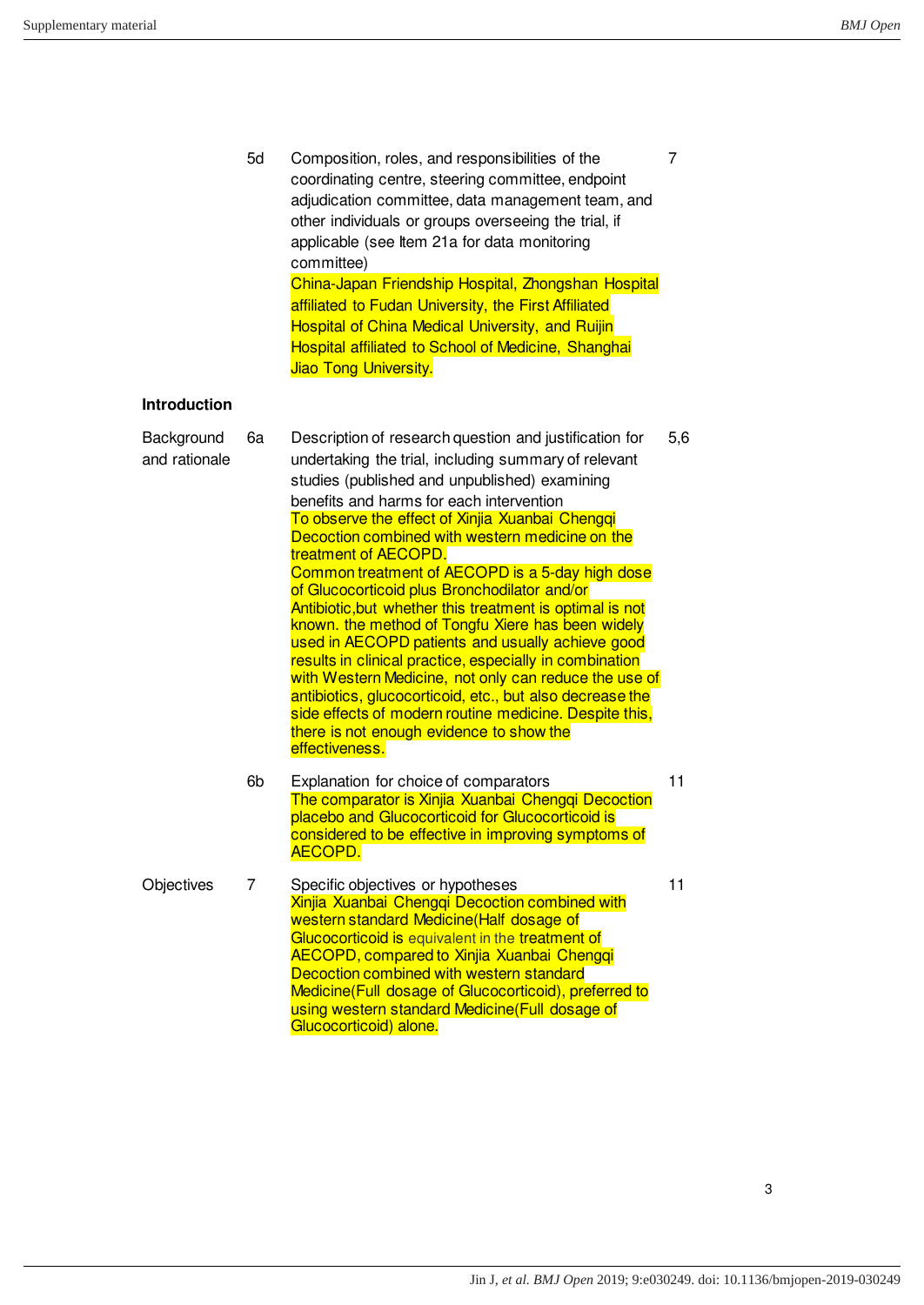7

Trial design 8 Description of trial design including type of trial (eg, parallel group, crossover, factorial, single group), allocation ratio, and framework (eg, superiority, equivalence, noninferiority, exploratory) Three arms parallel group, 1:1:1, non-inferiority and **superiority** 

## **Methods: Participants, interventions, and outcomes**

Study setting 9 Description of study settings (eg, community clinic, academic hospital) and list of countries where data will be collected. Reference to where list of study sites can be obtained China-Japan Friendship Hospital(Beijing), Zhongshan Hospital affiliated to Fudan University, Ruijin Hospital affiliated to School of Medicine, Shanghai Jiao Tong University(Shanghai), and the First Affiliated Hospital of China Medical University (Shenyang). All of the hospital listed above is in China. 7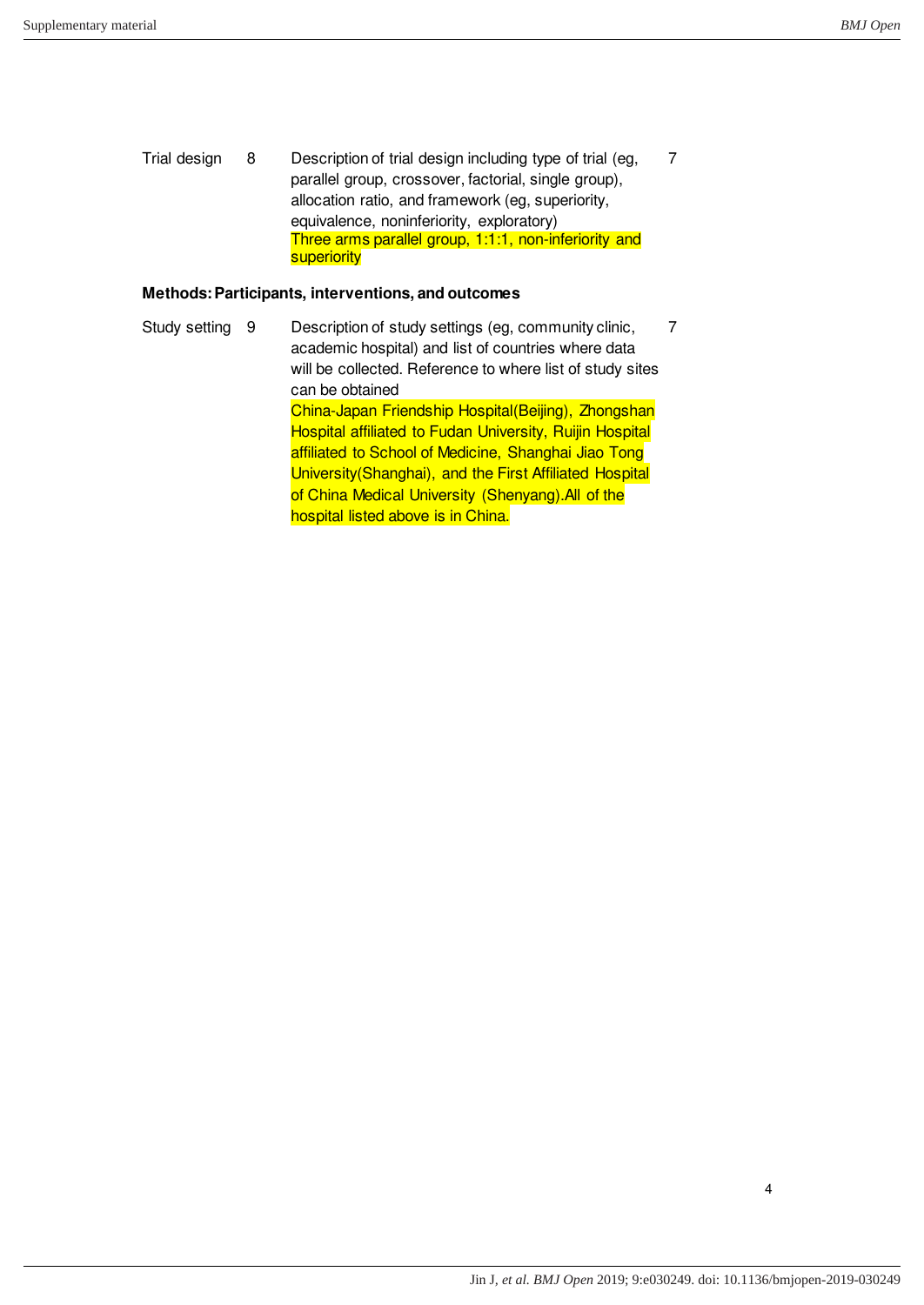**Eligibility** criteria 10 Inclusion and exclusion criteria for participants. If applicable, eligibility criteria for study centres and individuals who will perform the interventions (eg, surgeons, psychotherapists) Inclusion criteria: 1) Meet AECOPD diagnostic criteria; 2) AECOPD severity clinical grade I-II; 3) Comply with indications for antibiotic treatment recommended by *AECOPD Chinese Expert Consensus (Revised 2017)*; 4) Comply with the criteria for the heat-phlegm and sthenic-fu syndrome; 5) Age 40-80 years old, gender is not limited; 6) Provision of signed, informed consent. Exclusion criteria: 1) Patients who with asthma, bronchiectasis, cystic fibrosis, pulmonary tuberculosis, lung cancer or other airflow-limited disease with known causes and characteristic pathology; 2) Patients with coronary heart disease, hypertensive heart disease, heart valve disease, etc.; 3) Those need invasive mechanical ventilation; 4) Clinically confirmed or highly suspected pulmonary embolism; 5) Combine with diseases of severe cardiovascular, cerebrovascular, hepatorenal and hematopoietic or primary endocrine system[12]; 6) Those with intestinal obstruction requiring surgical intervention; 7) Pregnant or lactation period; 8) Mental or mentally handicapped; 9) ALT, AST > 1.5 times the upper limit of normal reference or Scr> the upper limit of normal reference; 10) Need to combine immunosuppressants; 11) Taking oral or intravenous antibiotics before screening for more than 3 days; 12) Known to be allergic to the basic therapeutic drugs or any excipients prescribed through the research; 13) Known to be allergic to Chinese herbal medicinal ingredient prescription; 14) Those who have participated in or are participating in other clinical trials within nearly 3 months; 15) Those who be considered inappropriate to participate in this clinical trial by investigator. If applicable, eligibility criteria for study centres and individuals a physician will perform the interventions. 8,9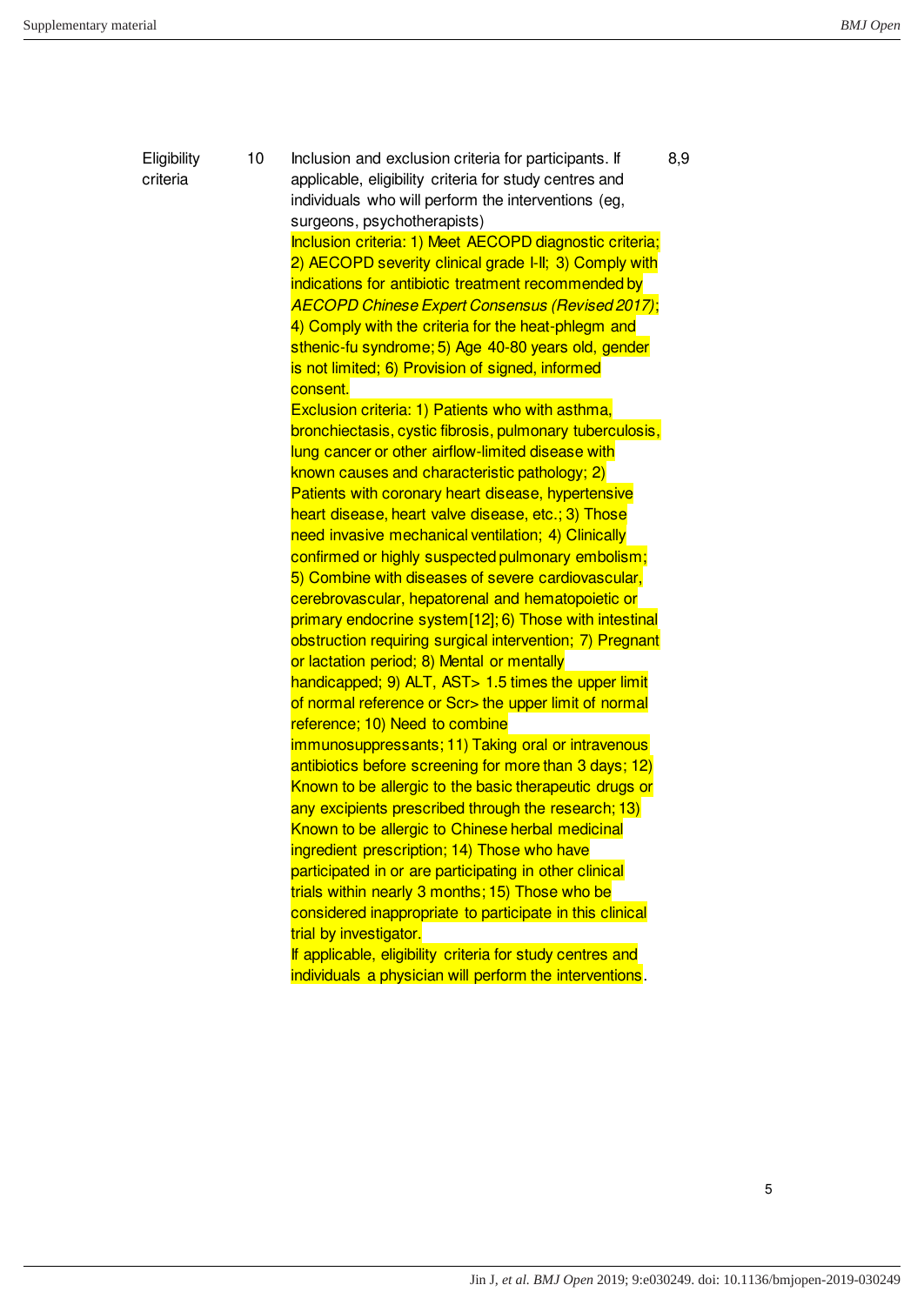| Interventions | 11a | Interventions for each group with sufficient detail to<br>allow replication, including how and when they will be<br>administered                                                                                                                                                                                                                                                                                                                          | 10, 11 |
|---------------|-----|-----------------------------------------------------------------------------------------------------------------------------------------------------------------------------------------------------------------------------------------------------------------------------------------------------------------------------------------------------------------------------------------------------------------------------------------------------------|--------|
|               |     | Patients in intervention group will administrate Xinjia<br>Xuanbai Chenggi Granule (2.5g/bag, two bags at a<br>time) in 200 milliliter hot water as the instruction and<br>take the solution orally three times a day for 5 days.<br>While patients in the placebo group will take Xinjia<br>Xuanbai Chenggi Granule placebo as the same way<br>as the intervention group. Western medicine will be<br>administrated as the standard operating procedure. |        |
|               | 11b | Criteria for discontinuing or modifying allocated<br>interventions for a given trial participant (eg. drug<br>dose change in response to harms, participant<br>request, or improving/worsening disease)<br>When serious adverse effects occur, we will provide<br>an appropriate treatment to the subject immediately<br>and record the adverse effect and stop the subject to<br>continue to take the given medicine.                                    | 15     |

- 11c Strategies to improve adherence to intervention protocols, and any procedures for monitoring adherence (eg, drug tablet return, laboratory tests) Since all participants are hospitalized and can be monitored by researchers at any time, adherence can be well guaranteed. 16
- 11d Relevant concomitant care and interventions that are permitted or prohibited during the trial Other Chinese or Western medicines for phlegm and cough indications of COPD (except for for patients with COPD long-term basic treatment) should be Prohibited. 12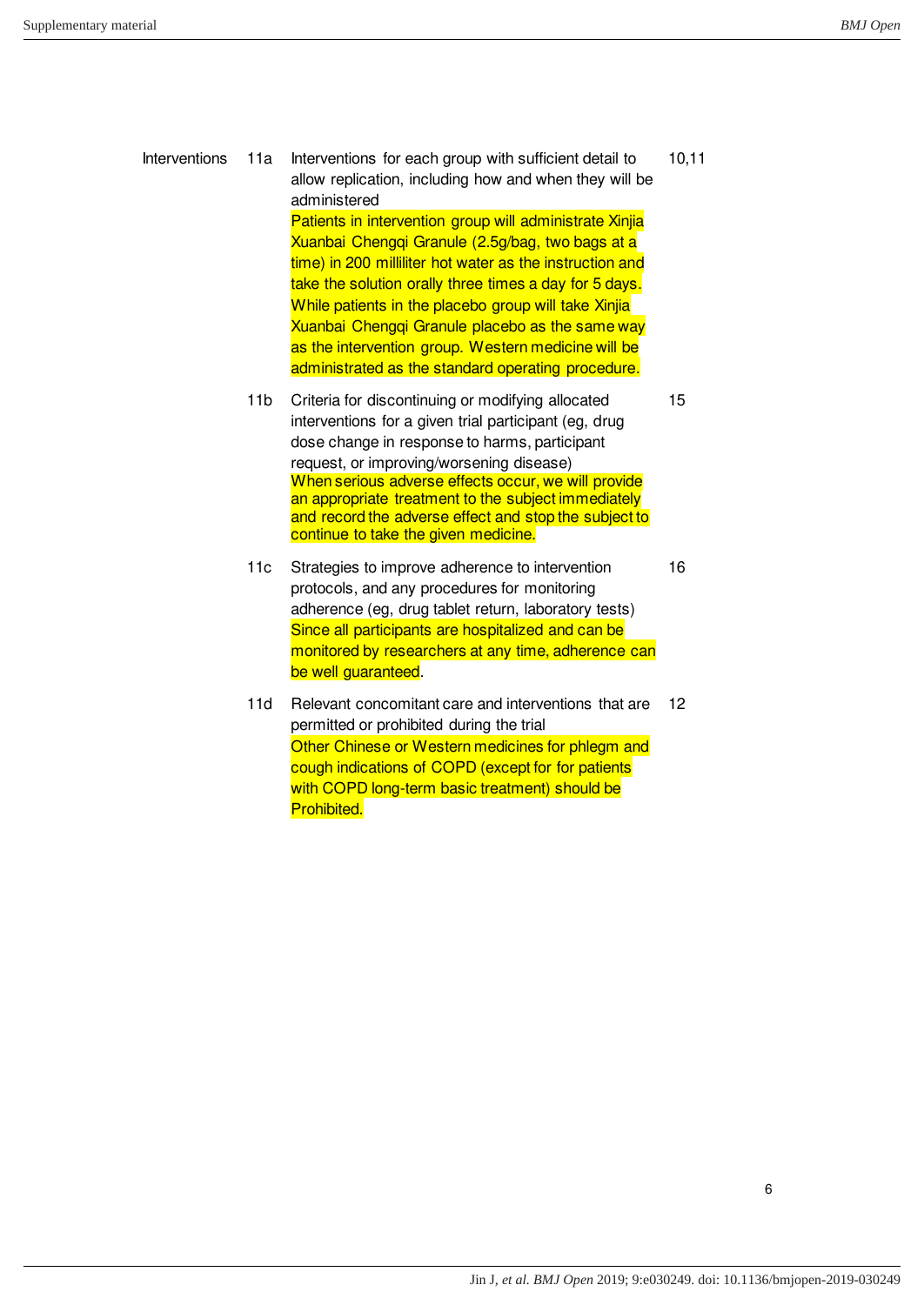| Outcomes                | 12 | Primary, secondary, and other outcomes, including<br>the specific measurement variable (eg, systolic blood<br>pressure), analysis metric (eg, change from baseline,<br>final value, time to event), method of aggregation (eg,<br>median, proportion), and time point for each outcome.<br>Explanation of the clinical relevance of chosen<br>efficacy and harm outcomes is strongly recommended<br>Outcomes:1) Clinical symptoms and TCM syndrome<br>score: be estimated at the baseline, Day 1, Day 2,<br>Day 3, Day 4, Day 5 (Intervention period), Day 6 and<br>discharge (Post-Intervention period); 2) Blood gas<br>analysis (PH, $PaO2$ , PaCO <sub>2</sub> ): be estimated at the<br>baseline and Day 6;3) Serum inflammatory<br>$maxkers(PCT, CRP, IL-6, TNF-\alpha): be estimated at$<br>the baseline, Day 3 and Day 6;4) Induced sputum and<br>Stool sample: be estimated at the baseline and Day 6.<br>Since AECOPD is defined as acute worsening of<br>respiratory symptoms (typically dyspnea, cough,<br>increased sputum and/or purulent sputum) in patients<br>with COPD, the change of symptom score is very<br>important to evaluate the clinical efficacy of XJXBCQ.<br><b>AECOPD patients often present with changes in</b><br>serum inflammatory markers such as PCT, CRP, IL-<br>$6\sqrt{N}$ TNF- $\alpha$ and so on, serum inflammatory markers are<br>also objective indicators for effectiveness of<br>intervention. Due to TCM characteristic theory "the<br>Lung and the Large Intestine Are Interior-Exteriorl",<br>we also estimate microbial flora in induced sputum<br>and stool sample of participants to explore the<br>pathogenesis of AECOPD at the microbiological level. | 12, 13, 14, 15 |
|-------------------------|----|---------------------------------------------------------------------------------------------------------------------------------------------------------------------------------------------------------------------------------------------------------------------------------------------------------------------------------------------------------------------------------------------------------------------------------------------------------------------------------------------------------------------------------------------------------------------------------------------------------------------------------------------------------------------------------------------------------------------------------------------------------------------------------------------------------------------------------------------------------------------------------------------------------------------------------------------------------------------------------------------------------------------------------------------------------------------------------------------------------------------------------------------------------------------------------------------------------------------------------------------------------------------------------------------------------------------------------------------------------------------------------------------------------------------------------------------------------------------------------------------------------------------------------------------------------------------------------------------------------------------------------------------------------------------------------------------------------------|----------------|
| Participant<br>timeline | 13 | Time schedule of enrolment, interventions (including<br>any run-ins and washouts), assessments, and visits<br>for participants. A schematic diagram is highly<br>recommended (see Figure)<br>Table 1 in the manuscript                                                                                                                                                                                                                                                                                                                                                                                                                                                                                                                                                                                                                                                                                                                                                                                                                                                                                                                                                                                                                                                                                                                                                                                                                                                                                                                                                                                                                                                                                        | 25             |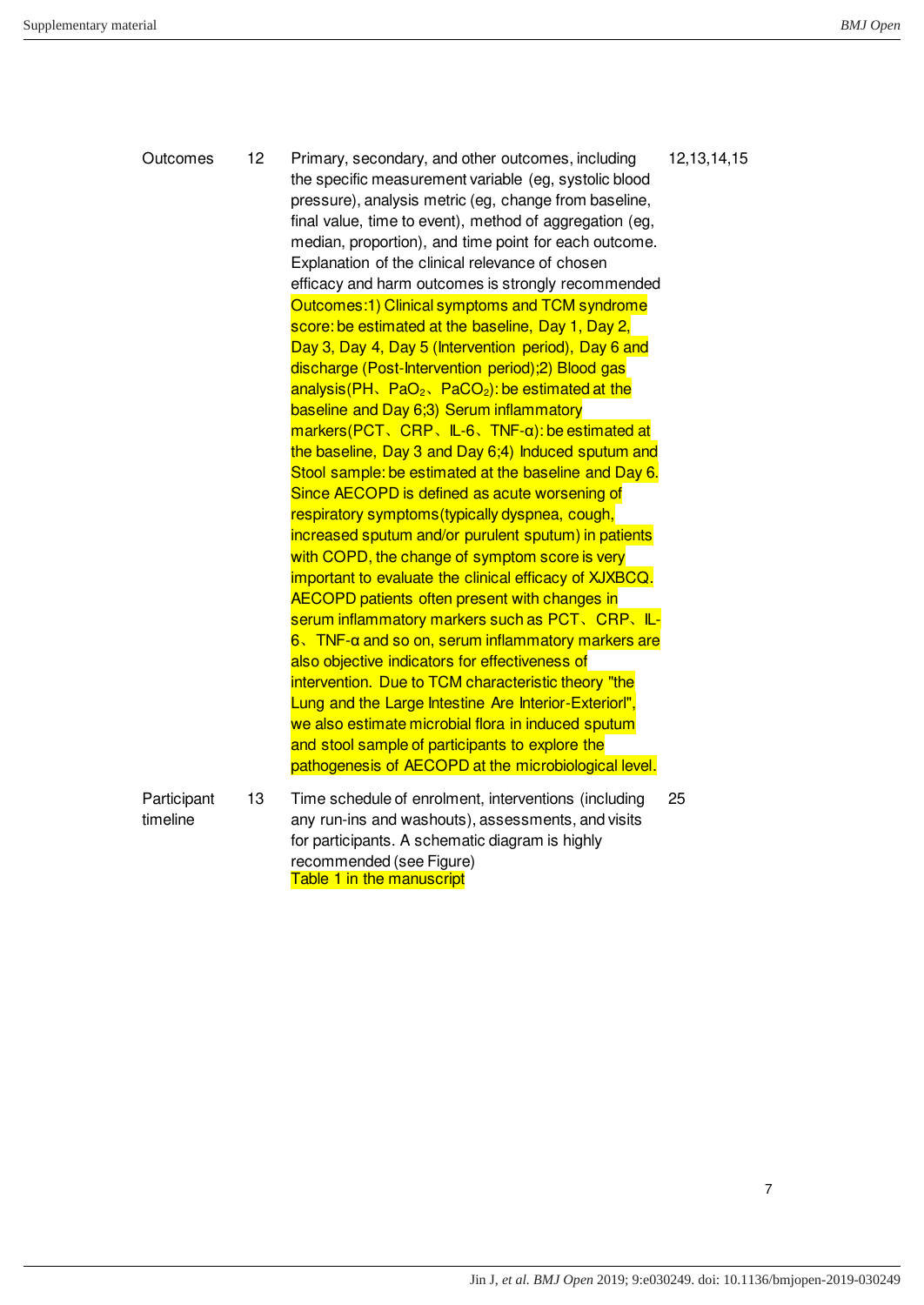| Sample size | 14 | Estimated number of participants needed to achieve<br>study objectives and how it was determined, including<br>clinical and statistical assumptions supporting any<br>sample size calculations                                                                                                                                                                                                                                                                                                                                         | 9 |
|-------------|----|----------------------------------------------------------------------------------------------------------------------------------------------------------------------------------------------------------------------------------------------------------------------------------------------------------------------------------------------------------------------------------------------------------------------------------------------------------------------------------------------------------------------------------------|---|
|             |    | Since this research is an exploratory study, it has not<br>yet relevant data to support the sample size<br>calculation. So we primitively plan to recruit 360<br>AECOPD patients allocated as the ratio of 1:1:1, 120<br>per group, according to the objective conditions such<br>as the research period and budget. The purpose is to<br>initially evaluate the therapeutic effect and safety of<br>Xinjia Xuanbai Chengqi Decoction on AECOPD, and<br>provide basic data for further large-scale, multi-center<br>clinical research. |   |
| Recruitment | 15 | Strategies for achieving adequate participant<br>enrolment to reach target sample size<br>By poster in hospital and WeChat advertisement                                                                                                                                                                                                                                                                                                                                                                                               | 8 |

## **Methods: Assignment of interventions (for controlled trials)**

Allocation:

| Sequence<br>generation                         | 16a | Method of generating the allocation sequence (eg,<br>computer-generated random numbers), and list of any<br>factors for stratification. To reduce predictability of a<br>random sequence, details of any planned restriction<br>(eg, blocking) should be provided in a separate<br>document that is unavailable to those who enrol<br>participants or assign interventions<br>Using the SAS statistical software to generate a<br>random sequence of 360 subjects (group A, group B,<br>group C) according to the ratio of 1:1:1, listing the<br>serial number as 001-360.                            | 9    |
|------------------------------------------------|-----|-------------------------------------------------------------------------------------------------------------------------------------------------------------------------------------------------------------------------------------------------------------------------------------------------------------------------------------------------------------------------------------------------------------------------------------------------------------------------------------------------------------------------------------------------------------------------------------------------------|------|
| Allocation<br>concealme<br>nt<br>mechanis<br>m | 16b | Mechanism of implementing the allocation sequence<br>(eg, central telephone; sequentially numbered,<br>opaque, sealed envelopes), describing any steps to<br>conceal the sequence until interventions are assigned<br>The treatment allocation is that each center will be<br>assigned a consecutive numbered medication on the<br>basis of the random sequence. An independent<br>clinical statistician will keep the random sequence<br>which be saved in the form of a file in a sealed<br>envelope and record the method, process, result of<br>entire produce, so as to be checked if necessary. | 9,10 |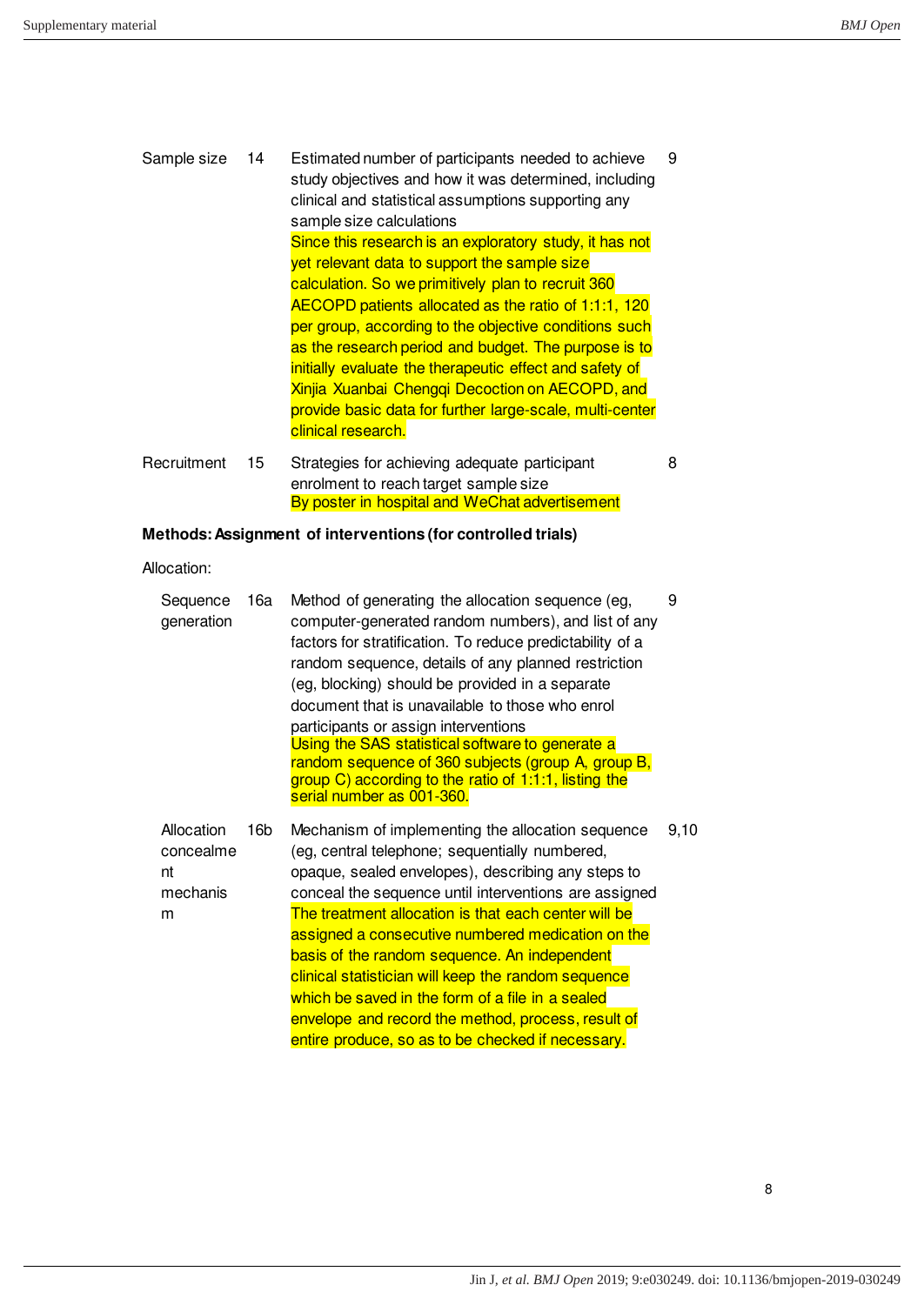| Implement<br>ation           | 16c | Who will generate the allocation sequence, who will<br>enrol participants, and who will assign participants to<br>interventions<br>An independent clinical statistician will generate the<br>allocation sequence, the care providers will enrol<br>participants and The independent clinical statistician<br>will assign participants to interventions.                                                                                                                                                                                    | 9,10 |
|------------------------------|-----|--------------------------------------------------------------------------------------------------------------------------------------------------------------------------------------------------------------------------------------------------------------------------------------------------------------------------------------------------------------------------------------------------------------------------------------------------------------------------------------------------------------------------------------------|------|
| <b>Blinding</b><br>(masking) | 17a | Who will be blinded after assignment to interventions<br>(eg, trial participants, care providers, outcome<br>assessors, data analysts), and how<br>The investigator, doctors, nurses, outcome measuring<br>person, statisticians and the participants have no idea<br>about the group information until the end of the trial,<br>when all statistics work are finished.                                                                                                                                                                    | 16   |
|                              | 17b | If blinded, circumstances under which unblinding is<br>permissible, and procedure for revealing a<br>participant's allocated intervention during the trial<br>In case there is a clinical emergency event, the<br>individual's randomized code and group assignment<br>can be identified as quickly as possible through the<br>emergency envelope. Once any envelope has been<br>opened, whether intentional or not, it should be<br>carefully recorded on the Case Report Form (CRF)<br>and the patient will be withdrawn from the study. | 9,10 |

## **Methods: Data collection, management, and analysis**

| Data<br>collection<br>methods | 18a | Plans for assessment and collection of outcome,<br>baseline, and other trial data, including any related<br>processes to promote data quality (eg, duplicate<br>measurements, training of assessors) and a<br>description of study instruments (eg, questionnaires,<br>laboratory tests) along with their reliability and validity,<br>if known. Reference to where data collection forms<br>can be found, if not in the protocol<br>China-Japan Friendship Hospital is responsible for<br>training the standard operating procedures of<br>researchers and supervising the progress of all<br>clinical sites. |    |
|-------------------------------|-----|----------------------------------------------------------------------------------------------------------------------------------------------------------------------------------------------------------------------------------------------------------------------------------------------------------------------------------------------------------------------------------------------------------------------------------------------------------------------------------------------------------------------------------------------------------------------------------------------------------------|----|
|                               | 18b | Plans to promote participant retention and complete<br>follow-up, including list of any outcome data to be<br>collected for participants who discontinue or deviate                                                                                                                                                                                                                                                                                                                                                                                                                                            | 16 |

collected for participants who discontinue or deviate from intervention protocols Regular monitoring will be conducted by phone and email.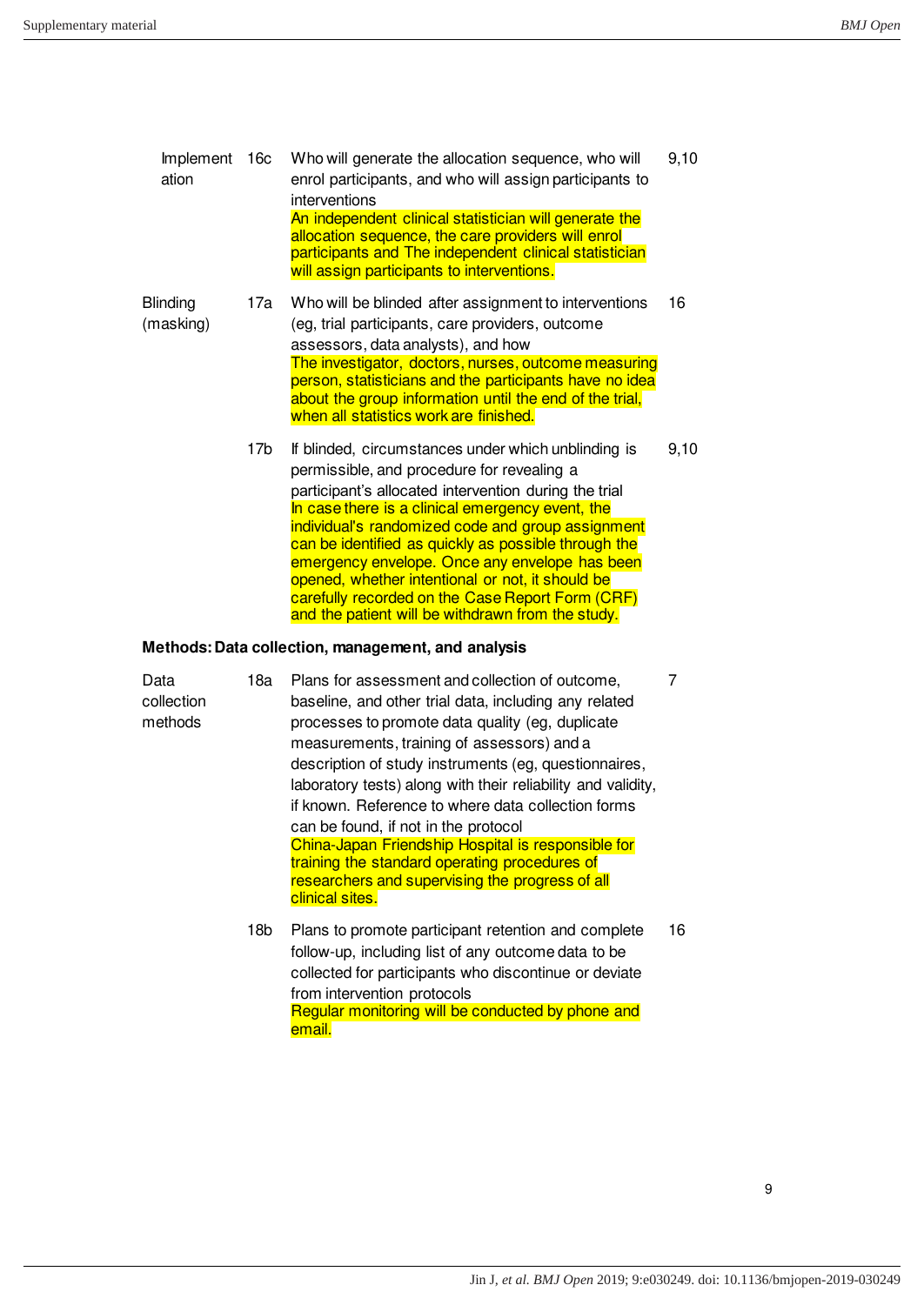| Data<br>management     | 19              | Plans for data entry, coding, security, and storage,<br>including any related processes to promote data<br>quality (eg, double data entry; range checks for data<br>values). Reference to where details of data<br>management procedures can be found, if not in the<br>protocol<br>All data will first be recorded by the assessor on a<br>paper version of the case report form and then<br>electronically dual-input into the EDC system. The<br>monitor will periodically review the completion and<br>compliance of the CRF. In order to maintain the<br>objectivity of the data, we will ensure that observers<br>and statisticians are unaware of it. The entire process<br>will be monitored by an independent quality inspector.                                                                                                                                                                                                                                                                                                                                                                                                                                                                                                                                                                                                                                                                                     | 16    |
|------------------------|-----------------|-------------------------------------------------------------------------------------------------------------------------------------------------------------------------------------------------------------------------------------------------------------------------------------------------------------------------------------------------------------------------------------------------------------------------------------------------------------------------------------------------------------------------------------------------------------------------------------------------------------------------------------------------------------------------------------------------------------------------------------------------------------------------------------------------------------------------------------------------------------------------------------------------------------------------------------------------------------------------------------------------------------------------------------------------------------------------------------------------------------------------------------------------------------------------------------------------------------------------------------------------------------------------------------------------------------------------------------------------------------------------------------------------------------------------------|-------|
| Statistical<br>methods | 20a             | Statistical methods for analysing primary and<br>secondary outcomes. Reference to where other<br>details of the statistical analysis plan can be found, if<br>not in the protocol<br>Statistical analysis will be performed by SAS 9.4<br>software. For the continuous variables, the paired t-<br>test will be used to compare the changes of clinical<br>symptom scores pre- and post-intervention, and the<br>covariance analysis model will be used for<br>comparison between groups. The multiplier method<br>will be used to calculate the quartiles (25%, 50%,<br>75%) of time from enrollment to events happened,<br>and bilateral 95% confidence interval and the<br>incidence rate at each time point after enrollment will<br>be calculated yet. Kaplan-Meier curves will be plotted<br>using the Log-rank test to compare hospital stays and<br>theoretical hospital stays. For the two categorical<br>variables, such as the recurrence rate of laboratory<br>indicator, all-cause mortality, the proportion of<br>mechanical ventilation, the proportion of patients<br>transferred to the ICU during study, and the proportion<br>of re-admission within 30 days after discharge, we will<br>make comparison between groups and calculate the<br>95% confidence interval using a centrally stratified<br>CMH $\chi$ 2 test according to the classification, indicator,<br>time point, quantity and percentage. | 16,17 |
|                        | 20 <sub>b</sub> | Methods for any additional analyses (eg, subgroup<br>and adjusted analyses)<br>A subgroup analyses will be conducted when<br>necessary.                                                                                                                                                                                                                                                                                                                                                                                                                                                                                                                                                                                                                                                                                                                                                                                                                                                                                                                                                                                                                                                                                                                                                                                                                                                                                       | 16,17 |

10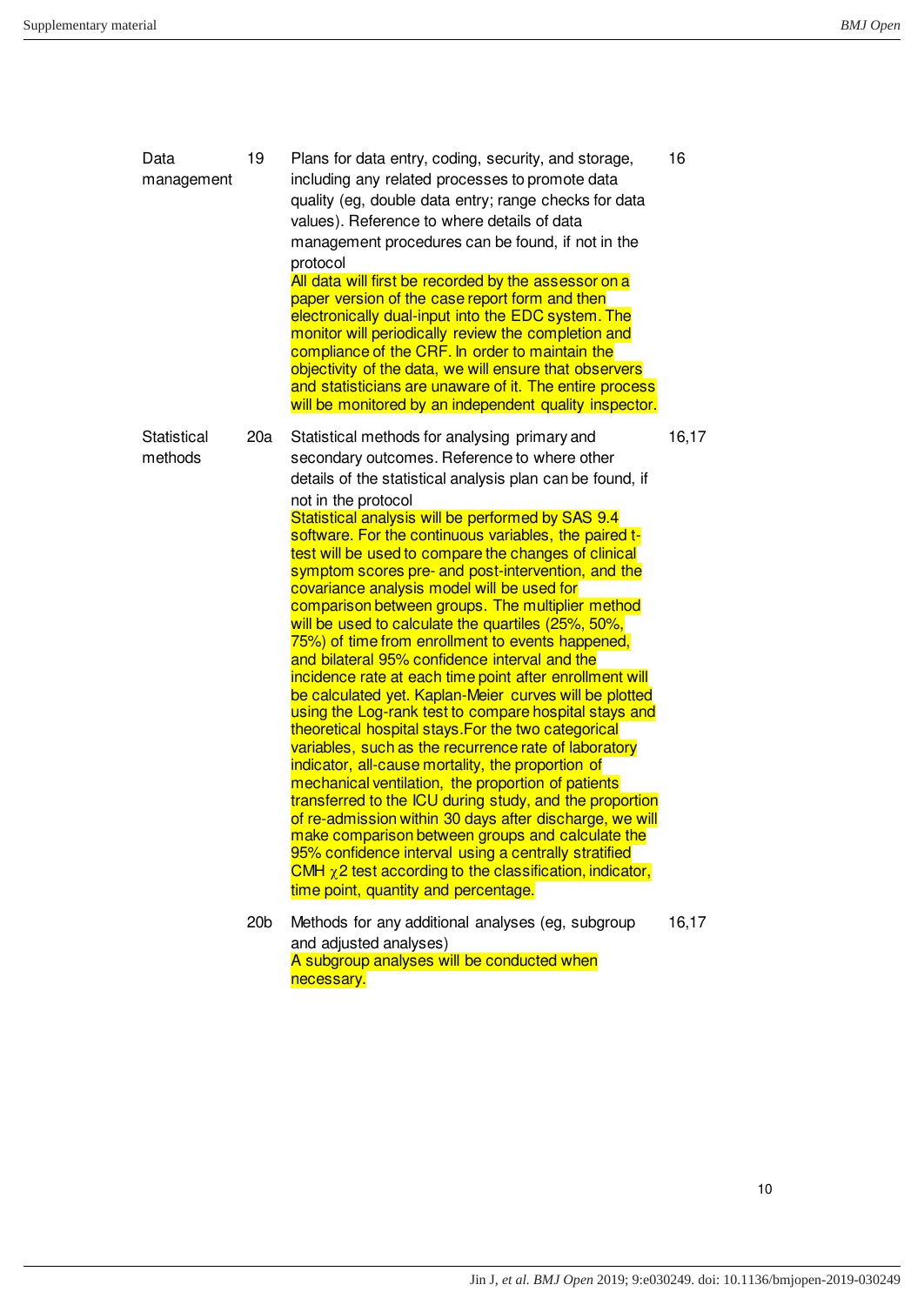|                            | 20 <sub>c</sub> | Definition of analysis population relating to protocol<br>non-adherence (eg, as randomised analysis), and any<br>statistical methods to handle missing data (eg,<br>multiple imputation)<br>Missing values for major variables, such as failure to<br>observe case data for complete test procedure, using<br>the results of the last observation to carry-forward to<br>the absence of test data, and the amount of subjects<br>in each group to evaluate efficacy at the endpoint is<br>consistent with the beginning of the trail.                                                                                                    | 16,17 |
|----------------------------|-----------------|------------------------------------------------------------------------------------------------------------------------------------------------------------------------------------------------------------------------------------------------------------------------------------------------------------------------------------------------------------------------------------------------------------------------------------------------------------------------------------------------------------------------------------------------------------------------------------------------------------------------------------------|-------|
| <b>Methods: Monitoring</b> |                 |                                                                                                                                                                                                                                                                                                                                                                                                                                                                                                                                                                                                                                          |       |
| Data<br>monitoring         | 21a             | Composition of data monitoring committee (DMC);<br>summary of its role and reporting structure; statement<br>of whether it is independent from the sponsor and<br>competing interests; and reference to where further<br>details about its charter can be found, if not in the<br>protocol. Alternatively, an explanation of why a DMC<br>is not needed<br>Beijing Qihuang Pharmaceutical Clinical Research                                                                                                                                                                                                                              | 16    |
|                            |                 | Center is responsible for data management and in<br>charge of data entry, coding, security, and storage. They are<br>independent from the sponsor and there are no competing<br>interests.                                                                                                                                                                                                                                                                                                                                                                                                                                               |       |
|                            | 21 <sub>b</sub> | Description of any interim analyses and stopping<br>guidelines, including who will have access to these<br>interim results and make the final decision to<br>terminate the trial<br>Not applicable.                                                                                                                                                                                                                                                                                                                                                                                                                                      | No    |
| Harms                      | 22              | Plans for collecting, assessing, reporting, and<br>managing solicited and spontaneously reported<br>adverse events and other unintended effects of trial<br>interventions or trial conduct<br>At each visit, patients will be asked whether there are<br>any adverse effects during the study period. When an<br>adverse event was claimed, we will provide an<br>appropriate treatment to the subject immediately and<br>record the adverse effect. An emergency services will<br>be provided in case of serious adverse events. In<br>addition, we will test the patients' blood routine, urine<br>routine, kidney and liver function. | 15    |
| Auditing                   | 23              | Frequency and procedures for auditing trial conduct, if 8<br>any, and whether the process will be independent<br>from investigators and the sponsor<br>One month at peak of recruitment and two months at<br>plateau of recruitment. The process will be<br>independent from investigators and the sponsor.                                                                                                                                                                                                                                                                                                                              |       |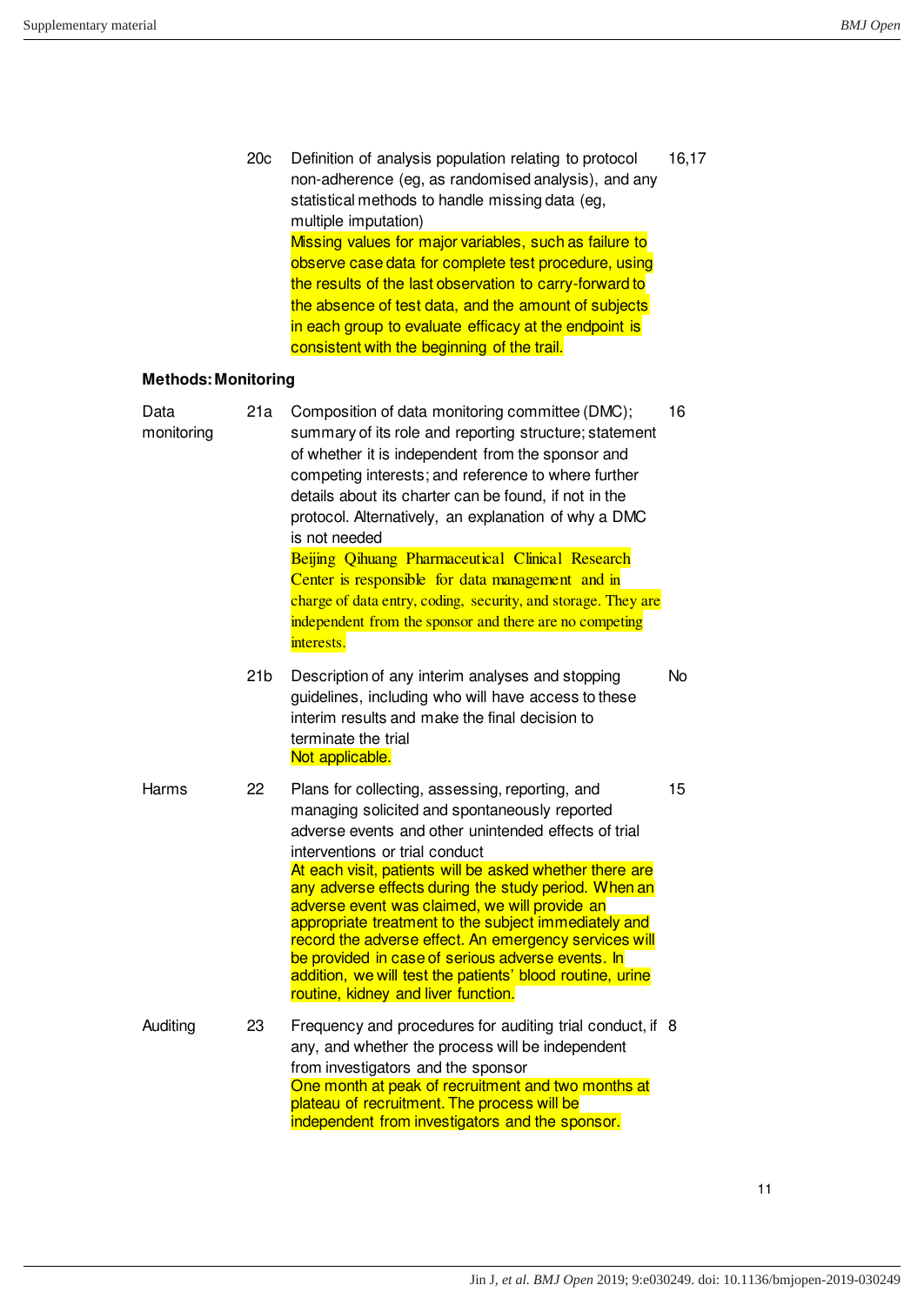## **Ethics and dissemination**

| Research<br>ethics<br>approval | 24              | Plans for seeking research ethics<br>committee/institutional review board (REC/IRB)<br>approval<br>The trial protocol has been approved by the Ethics<br>Committee of China-Japan Friendship Hospital,<br>Beijing, China (approval Number 2018-56-K40-2), and<br>we have got the oral permission of the other 3 centres<br>and we will got formal approval number in this month.                                                                                                                                                    | 18 |
|--------------------------------|-----------------|-------------------------------------------------------------------------------------------------------------------------------------------------------------------------------------------------------------------------------------------------------------------------------------------------------------------------------------------------------------------------------------------------------------------------------------------------------------------------------------------------------------------------------------|----|
| Protocol<br>amendments         | 25              | Plans for communicating important protocol<br>modifications (eg, changes to eligibility criteria,<br>outcomes, analyses) to relevant parties (eg,<br>investigators, REC/IRBs, trial participants, trial<br>registries, journals, regulators)<br><b>No</b>                                                                                                                                                                                                                                                                           | No |
| Consent or<br>assent           | 26a             | Who will obtain informed consent or assent from<br>potential trial participants or authorised surrogates,<br>and how (see Item 32)<br>Investigators will invite patients to participate the trial,<br>tell them in detail why we should take this trial and<br>what kind of rights, obligations and risks they will have<br>if they participate the trials. And investigators will give<br>them a written informed consent. Only the patients<br>fully understand and sign the informed consent, can<br>they participant the trial. | 18 |
|                                | 26 <sub>b</sub> | Additional consent provisions for collection and use of No<br>participant data and biological specimens in ancillary<br>studies, if applicable<br>Not applicable.                                                                                                                                                                                                                                                                                                                                                                   |    |
| Confidentiality 27             |                 | How personal information about potential and enrolled<br>participants will be collected, shared, and maintained<br>in order to protect confidentiality before, during, and<br>after the trial<br>The personal information will be collected to be used<br>only in this trial, and we won't share or maintained the<br>personal information when unnecessary.                                                                                                                                                                        | 18 |
| Declaration of 28<br>interests |                 | Financial and other competing interests for principal<br>investigators for the overall trial and each study site<br>We declared there were no competing interests for<br>principal investigators for the overall trial and each<br>study site                                                                                                                                                                                                                                                                                       | 21 |
| Access to<br>data              | 29              | Statement of who will have access to the final trial<br>dataset, and disclosure of contractual agreements<br>that limit such access for investigators<br>Statisticians.                                                                                                                                                                                                                                                                                                                                                             | 16 |